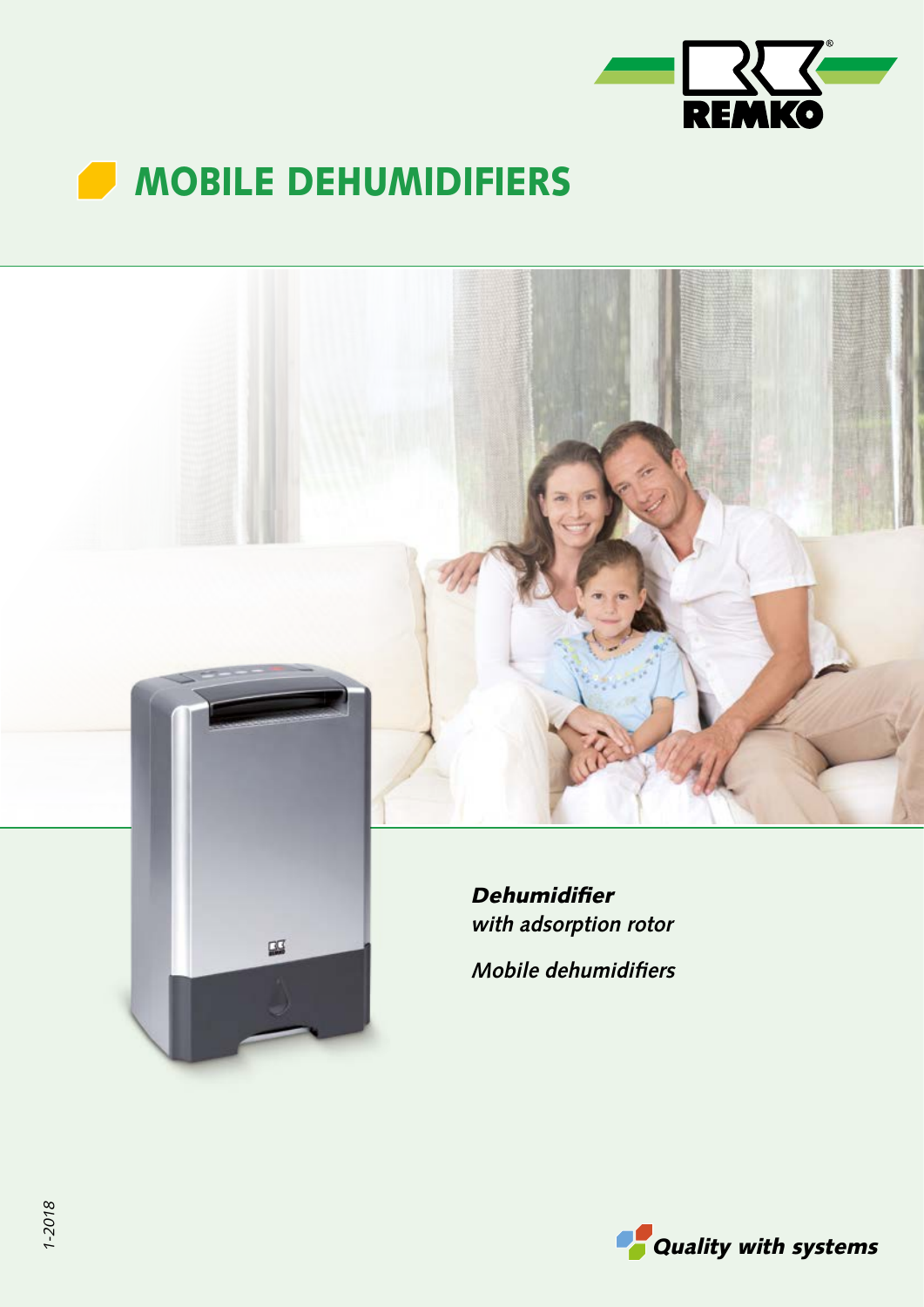**ASF 100 series Dehumidifies air quickly and economically Effective up from 5°C room temperature**



*REMKO ASF 100*

### REMKO ASF 100

# **The compact and powerful dehumidifier can be used immediately and everywhere**

Due to up to date technology, it was possible to develop a powerful appliance without a compressor and refrigerant. Especially in a temperature range below 20°C, the REMKO ASF 100 is very effective – see the capacity diagram. Based on its compact design and very low weight, the dehumidifier is easy to carry and ready for immediate use. Finally the high quality standard is rounded off by a good instrumentation and modern optics.



- Very compact and extremely П lightweight
- **Environmentally-friendly** technology
- Non-stop dehumidifying without defrosting
- Ē Large temperature application range from 1°C to 40°C
- **Very high dehumidifying** capacity already from 5°C on
- Highly efficient П
- 3-speed fan
- Swing function
- Built-in ionic-generator for a  $\blacksquare$ better air quality
- **Electronic controls**
- 3 modes:  $\blacksquare$ 
	- Automatic
	- Extra silent
	- Maximum power





*Easy to carry thanks to a total weight of only 6.5 kg*



*Clearly arranged control panel Swing function for an optimum air circulation*



*Easy access to the condensate tank*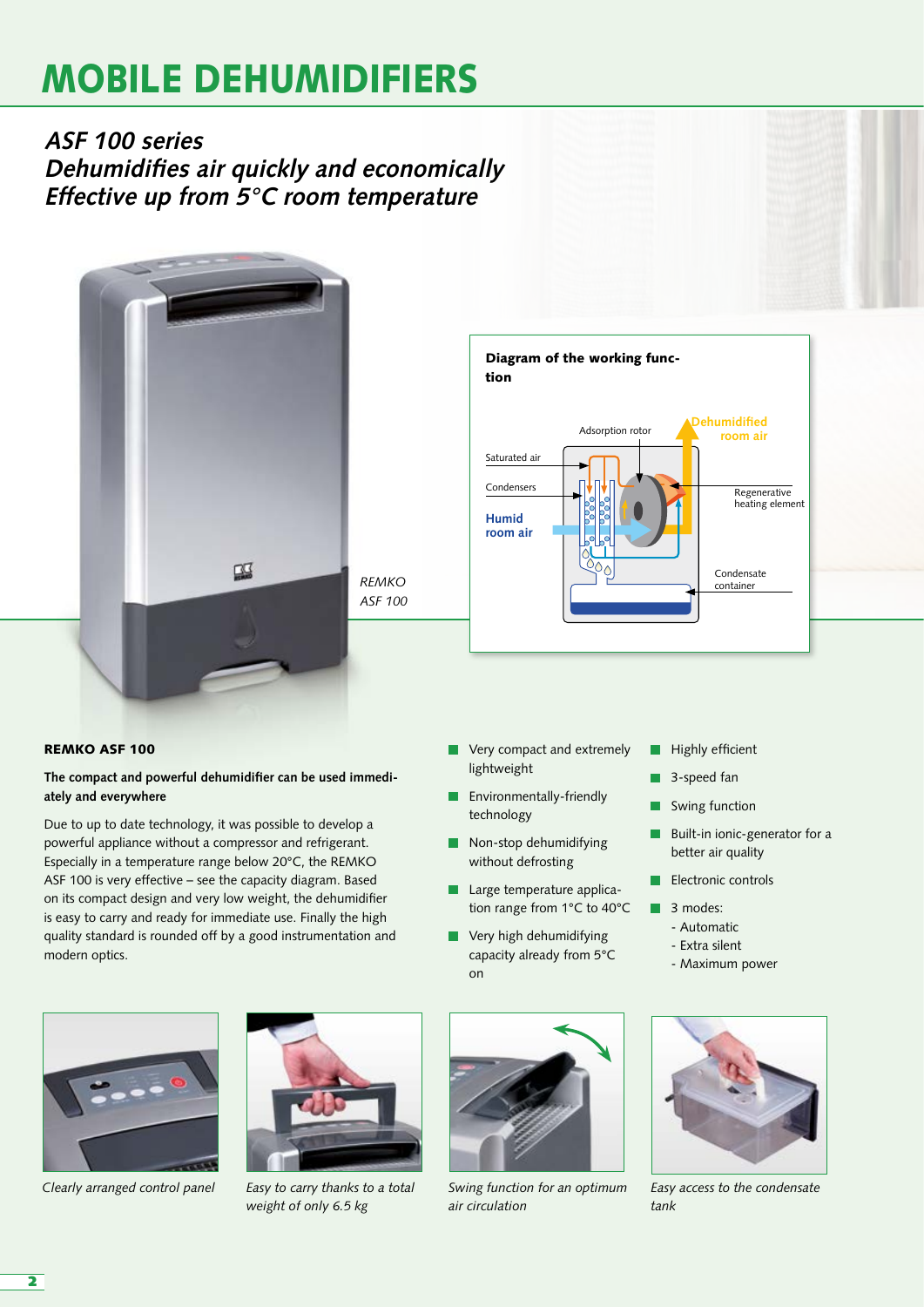



#### REMKO ASF 100

#### **Series with ionic generator and air filter**

The built-in ionic generator and air filter produce a better air quality in your environment. Additionally the unit can run in a "Extra Silent" mode. Thanks to its compact and low weight design, the unit is ready for a flexible use.



*adsorption-rotor compressor technology*

### **Areas of application**

- **Living rooms**
- **Basements**
- **Attics** Museums  $\blacksquare$

# Technical data

| <b>Series</b>                         |                     | <b>ASF 100</b> |
|---------------------------------------|---------------------|----------------|
| Max. daily dehumidification output    | Litre/day           | 8.7            |
| At 20°C and 70% relative humidity     | Litre/day           | 8.0            |
| At 15 °C and 60% relative humidity    | Litre/day           | 7.0            |
| Max. air volume                       | $m^3/h$             | 150            |
| Condensate container filling volume   | Litre               | 3.0            |
| Application temperature range LowTEMP | °C                  | $1 - 40$       |
| Application humidity range            | % relative humidity | 45 - 100       |
| Voltage supply                        | V/Hz                | $230/1 - 750$  |
| Max. power/current consumption        | kW/A                | 0.60 / 2.6     |
| Depth                                 | mm                  | 300            |
| Width                                 | mm                  | 195            |
| Height                                | mm                  | 500            |
| Weight                                | kg                  | 6.5            |
|                                       |                     |                |
| Ref. no.                              |                     | 1610090        |

**ION**

Garages Libraries

 $\blacksquare$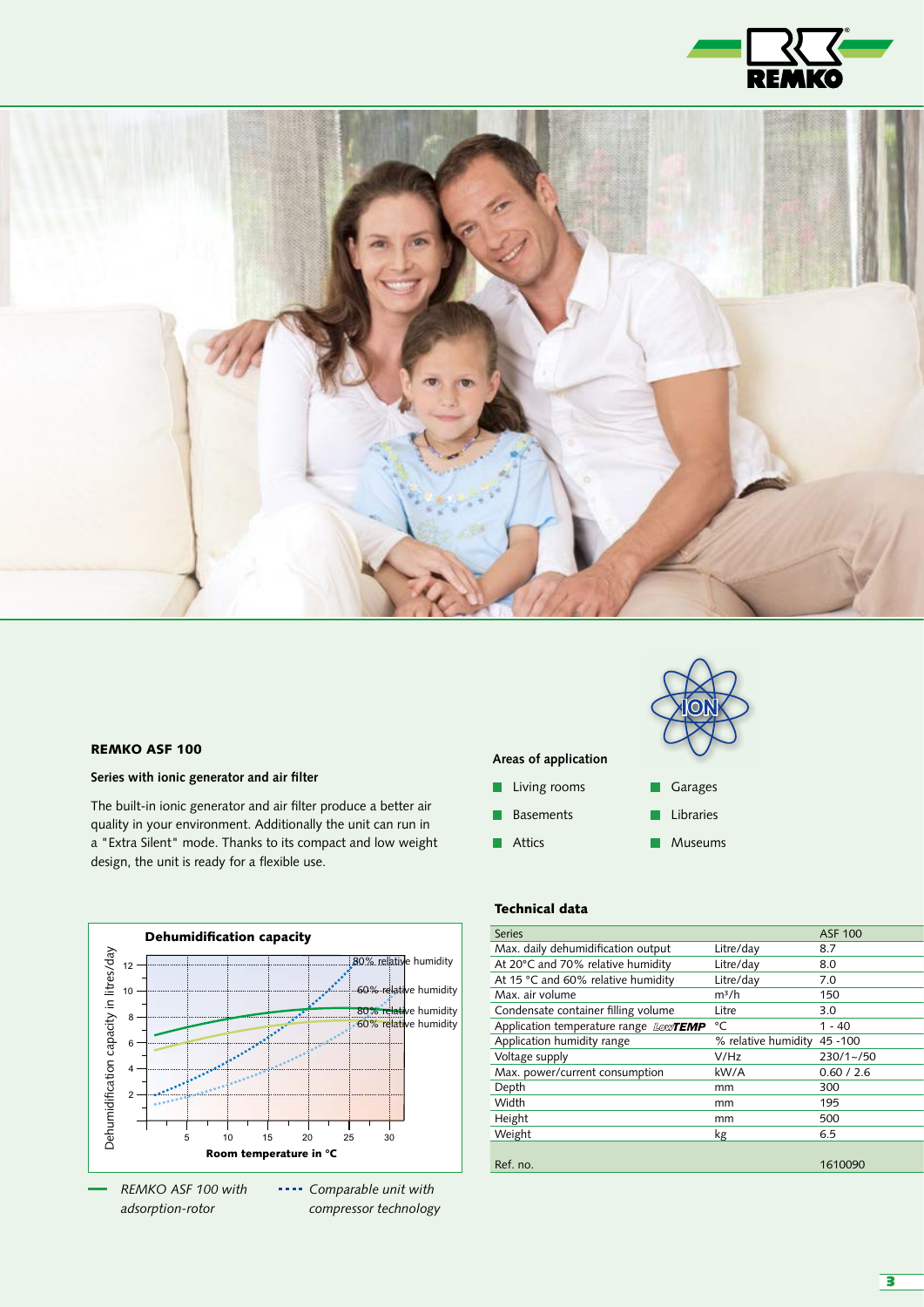**ETF series Drying and dehumidifying more reliable than sun and wind**





# REMKO ETF 320

#### **The high-performance compact dehumidifier can be used immediately and everywhere.**

To a high percentage, moisture consists of condensation water that precipitates on cool wall surfaces. Water in the bathroom, washroom, and other areas of the building make the problem worse. Windows and doors can also only be insulated to a certain degree; moisture and wetness penetrate through thick concrete walls.

unit type ETF 320 is distinguished by a very high dehumidification capacity. Thanks to the hygrostat, equipped as standard, the unit control can be fully automatic.

- **Very low operating costs** from the power outlet, 230 volts
- No overheated formation of г dry air
- Interference-free, constant  $\blacksquare$ use, even around the clock
- Fully automatic controls
- Especially efficient with the use of a rotating-piston condenser
- **Moisture control via** hygrostat connection
- Mobile with very low intrinsic weight
- Compact and thus easily transported in a car



*Clearly arranged control panel* 



*Dehumidification possible*  with this LowTEMP version *operating from just 6°C*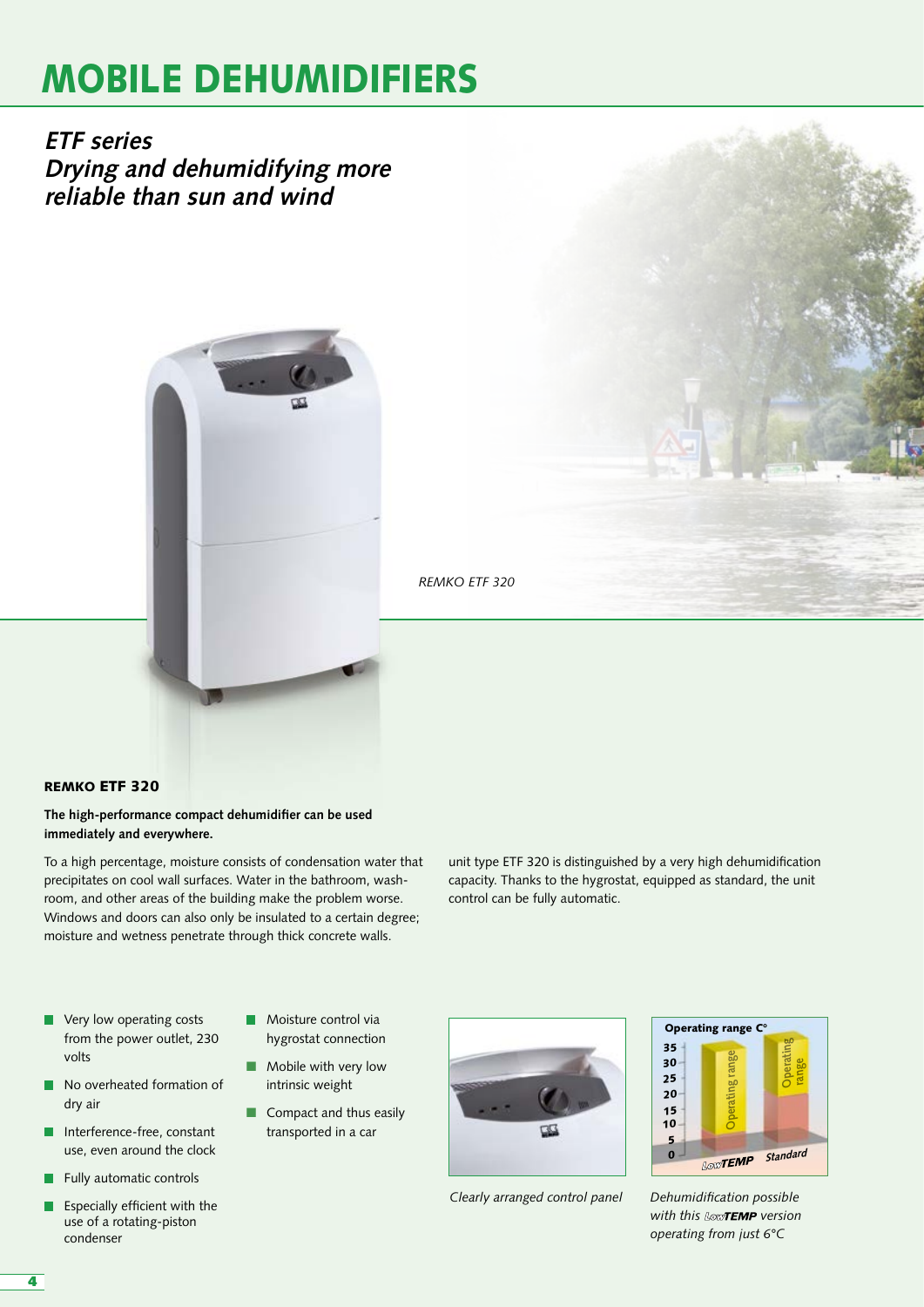



# Diagram of the working function



# Technical data

| <b>Series</b>                         |                     | <b>ETF 320</b> |
|---------------------------------------|---------------------|----------------|
| Max. daily dehumidification output    | Litre/day           | 30             |
| At 30 °C and 80% relative humidity    | Litre/day           | 28.4           |
| Air capacity                          | $m^3/h$             | 190            |
| Hygrostat                             |                     | Series         |
| Condensate container filling volume   | Litre               | 5.5            |
| Application temperature range LowTEMP | °C                  | $6 - 32$       |
| Application humidity range            | % relative humidity | $40 - 100$     |
| Voltage supply                        | V/Hz                | $230/1 - 50$   |
| Max. power/current consumption        | kW/A                | 0.65/3.6       |
| Depth                                 | mm                  | 275            |
| Width                                 | mm                  | 390            |
| Height                                | mm                  | 615            |
| Weight                                | kg                  | 16.0           |
|                                       |                     |                |
| Ref. no.                              |                     | 1610320        |

# **Areas of application**

- **Living rooms**
- **Basements**
- **Attics**
- Garages
- $\blacksquare$  Libraries
- **Museums**

5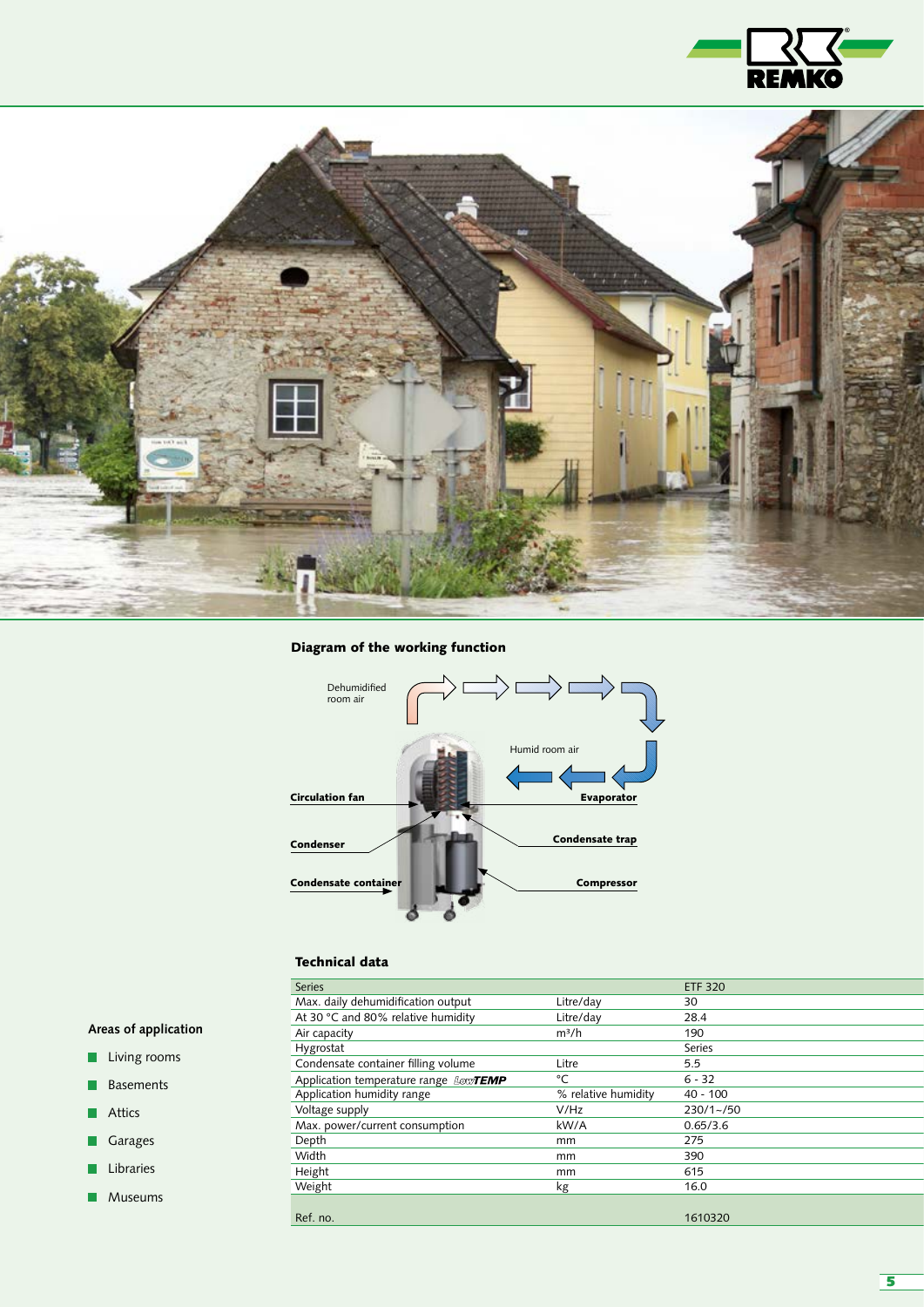**ETF series Drying and dehumidifying more reliable than sun and wind**





### REMKO ETF 360-460

#### **The high-capacity compact dehumidifiers can be used immediately and everywhere**

To a high percentage, moisture consists of condensation water that precipitates on cool wall surfaces. Water in the bathroom, washroom, and other areas of the building make the problem worse. Windows and doors can also only be insulated to a certain degree; moisture and wetness penetrate through thick concrete walls.

The device types ETF 360 and ETF 460 are distinguished by their exceptional equipment and high dehumidification performance. With a condensation pump installed by standard, the units can be used universally.

The accumulating condensation can be collected either in a built-in condensate container, drained through a tube to a lower-lying outlet, or discharged to higher areas through the integrated condensation pump and 5 m plug-in-ready condensate tube.

- **Built-in condensation pump** with plug-in-ready condensate connection
- **Very low operating costs**
- **Plug-in-ready equipment** design
- $E$  Especially efficient with the use of a rotating-piston condenser
- **2** fan stages available
- **Moisture control via** hygrostat connection
- **Moisture control with** a built-in hygrostat
- Fully automatic controls
- Interference-free, constant use, even around the clock
- With built-in carrying handles and transport rollers



*Clearly arranged control panel with digital display*





*Easy to transport Built-in condensate pump, ready to plug in*



*Dehumidification possible*  with this LowTEMP version *operating from just 6°C*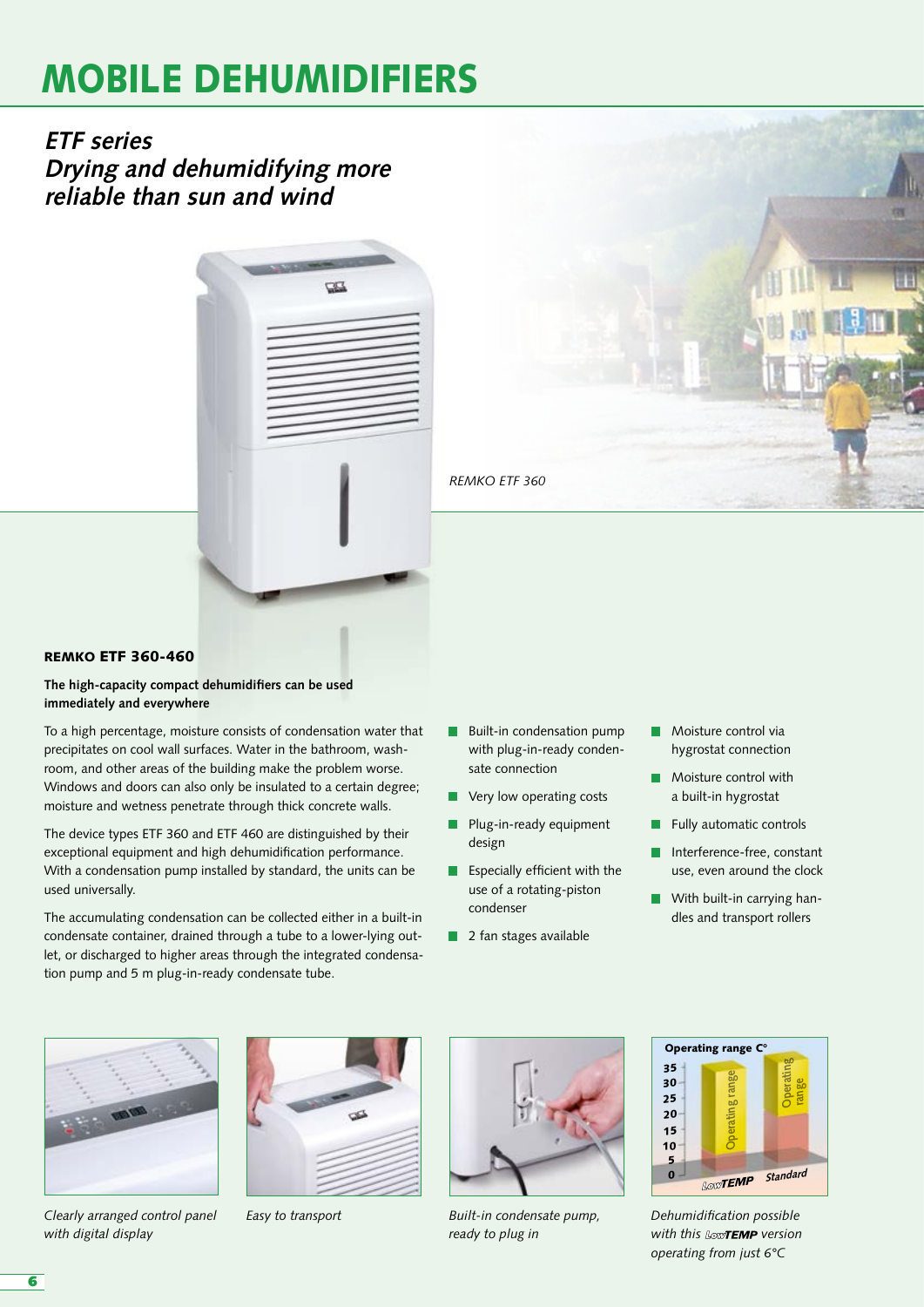



# Diagram of the working function



#### Technical data

| <b>Series</b>                         |                     | <b>ETF 360</b> | <b>ETF 460</b> |
|---------------------------------------|---------------------|----------------|----------------|
| Max. daily dehumidification output    | Litre/day           | 36             | 46             |
| At 30 °C and 80% relative humidity    | Litre/day           | 32.9           | 42.3           |
| Air capacity                          | $m^3/h$             | 320            | 310            |
| Condensate container filling volume   | Litre               | 6.5            | 6.5            |
| Application temperature range LowTEMP | °C                  | $6 - 32$       | $6 - 32$       |
| Application humidity range            | % relative humidity | $40 - 100$     | $40 - 100$     |
| Condensate pump                       |                     | Built-in       | Built-in       |
| Hygrostat                             |                     | Built-in       | Built-in       |
| Heat gas defrosting unit              |                     | Series         | Series         |
| Voltage supply                        | V/Hz                | $230/1 - 750$  | $230/1 - 50$   |
| Max. power/current consumption        | kW/A                | 0.55/2.7       | 0.89/3.95      |
| Depth                                 | mm                  | 280            | 280            |
| Width                                 | mm                  | 390            | 390            |
| Height                                | mm                  | 600            | 600            |
| Weight                                | kg                  | 16.5           | 21.0           |
|                                       |                     |                |                |
| Ref. no.                              |                     | 1610360        | 1610460        |
|                                       |                     |                |                |
|                                       |                     |                |                |
| Other accessories<br>$\sim$ $\sim$    |                     |                |                |

# **Areas of application**

- **Living rooms**
- **Basements**
- **Attics**
- Garages
- **Libraries**
- **Museums**

Condensate pipe, Ø 6 mm, separate, running metre 1011206 1011206

7